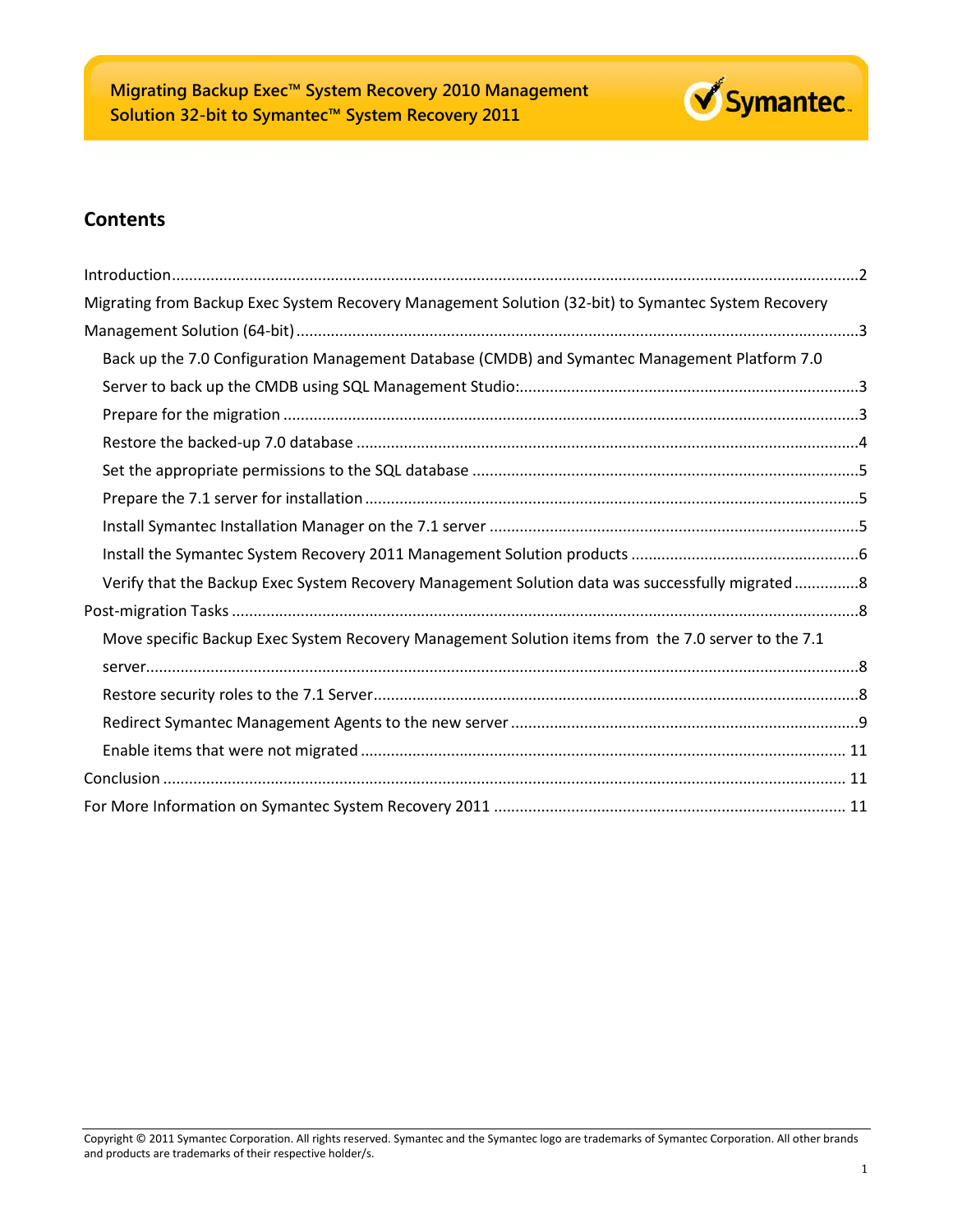

## <span id="page-1-0"></span>**Introduction**

This document provides details about migrating from Backup Exec System Recovery 2010 Management Solution on a Windows 2003 32-bit server to Symantec System Recovery 2011 Management Solution on a Windows 2008 R2 64-bit server.

**Note:** References to Backup Exec System Recovery Management Solution and Symantec System Recovery Management Solution include both the Windows Management solution and the Linux Management solution. For information about migrating other solutions that are installed in your environment, please consult Symantec Endpoint Management (Altiris) support.

Before you begin the migration process, carefully read the best practices for migrating to Symantec Management Platform 7.1 (ITMS\_70Migration\_Guide.pdf), which is available at IT Management Suite Migration [Guide version 7.0 to 7.1](http://www.symantec.com/docs/DOC3550) [\(http://www.symantec.com/business/support/index?page=content&id=DOC3550\)](http://www.symantec.com/business/support/index?page=content&id=DOC3550)

**Note:** Starting with this release, support for Backup Exec System Recovery 8 has been removed. Hence, the endpoints for Backup Exec System Recovery 8 cannot be managed after migration. To continue managing such endpoints, upgrade to supported versions of Symantec System Recovery.

Copyright © 2011 Symantec Corporation. All rights reserved. Symantec and the Symantec logo are trademarks of Symantec Corporation. All other brands and products are trademarks of their respective holder/s.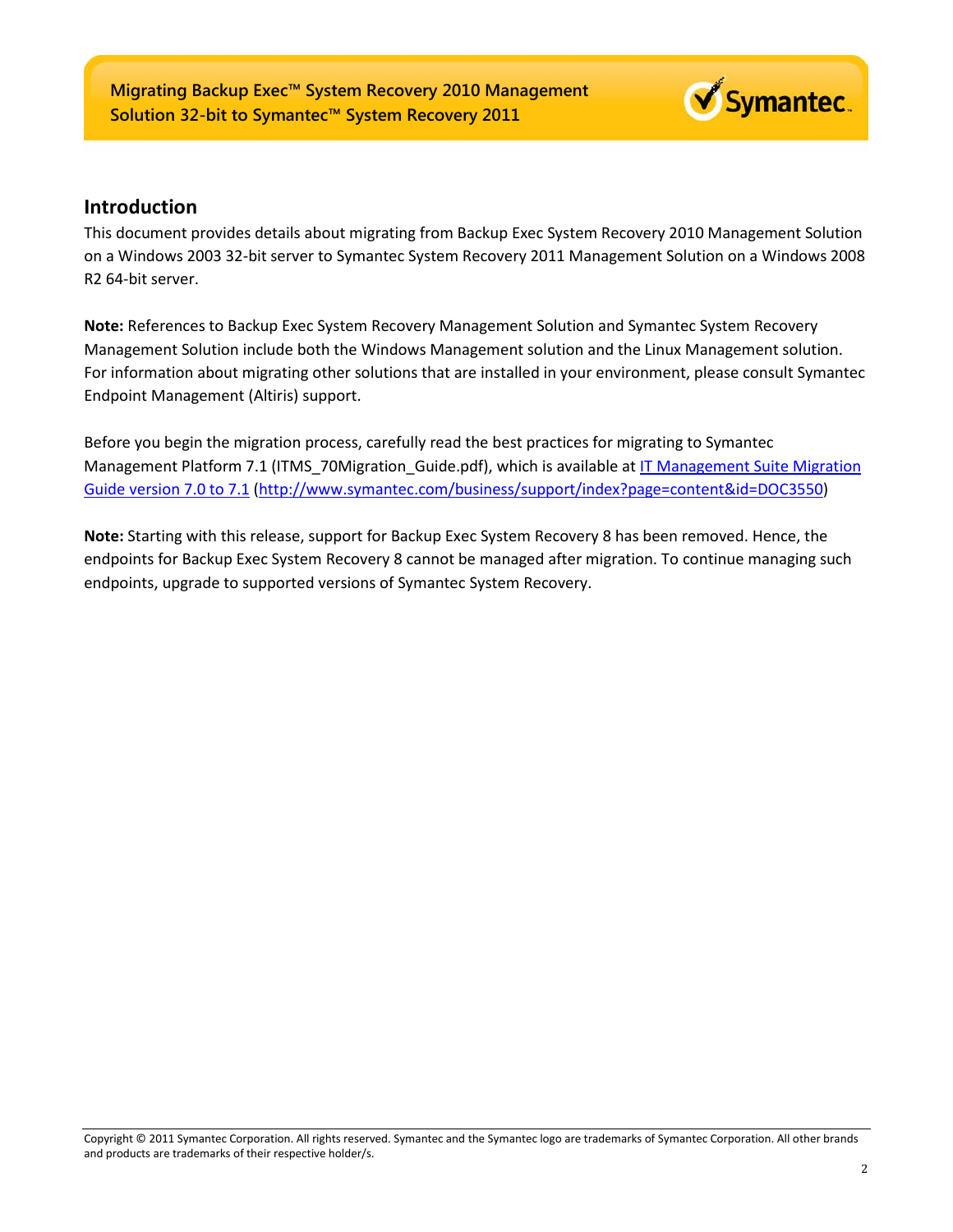

# <span id="page-2-0"></span>**Migrating from Backup Exec System Recovery Management Solution (32-bit) to Symantec System Recovery Management Solution (64-bit)**

## <span id="page-2-1"></span>**Back up the 7.0 Configuration Management Database (CMDB) and Symantec Management Platform 7.0 Server to back up the CMDB using SQL Management Studio:**

a. Open Microsoft SQL Manager Studio.

- b. In the left pane, expand the Databases folder.
- c. In the left pane, under Databases, right-click the name of your database.
- d. In the shortcut menu, click **Tasks > Back Up**.
- e. In the Backup Database dialog box, click the Backup type drop-down list, and select **Full**.
- f. In the Backup set section, enter a name for your backup.
- g. In the Destination section, add the location for storing your backup file. Ensure that you use a secure storage location and not a location on a local computer.
- h. Click **OK**.

## <span id="page-2-2"></span>**Prepare for the migration**

On the Symantec Management Platform 7.0 Server, complete the following tasks in the order listed:

- a. Verify the completion of all outstanding tasks, policies, package imports, and hierarchy replication schedules.
- b. If you use hierarchy, document the hierarchy setup and then remove all hierarchy relationships. The hierarchy setup does not migrate and must be recreated on the Symantec Management Platform 7.1 Server. Since Symantec Management Platform 7.1 can manage more endpoints than Symantec Management Platform 7.0, you may be able to reduce or eliminate your hierarchy.
- c. Document the Windows Server user accounts that you have set up on the Symantec Management Platform 7.0 Server.

You can find the user accounts on the Symantec Management Platform 7.0 console at: SMP (NS) Console -> Settings -> Security.

**Note:** You must recreate these accounts manually on the Symantec Management Platform 7.1 Server. Symantec recommends using the same user credentials for Symantec Management Platform 7.1 Servers that were used for the Symantec Management Platform 7.0 migration.

d. Create a backup of your software package files.

To back up, you can use backup software or just copy the software package files into a safe location that is accessible over the network.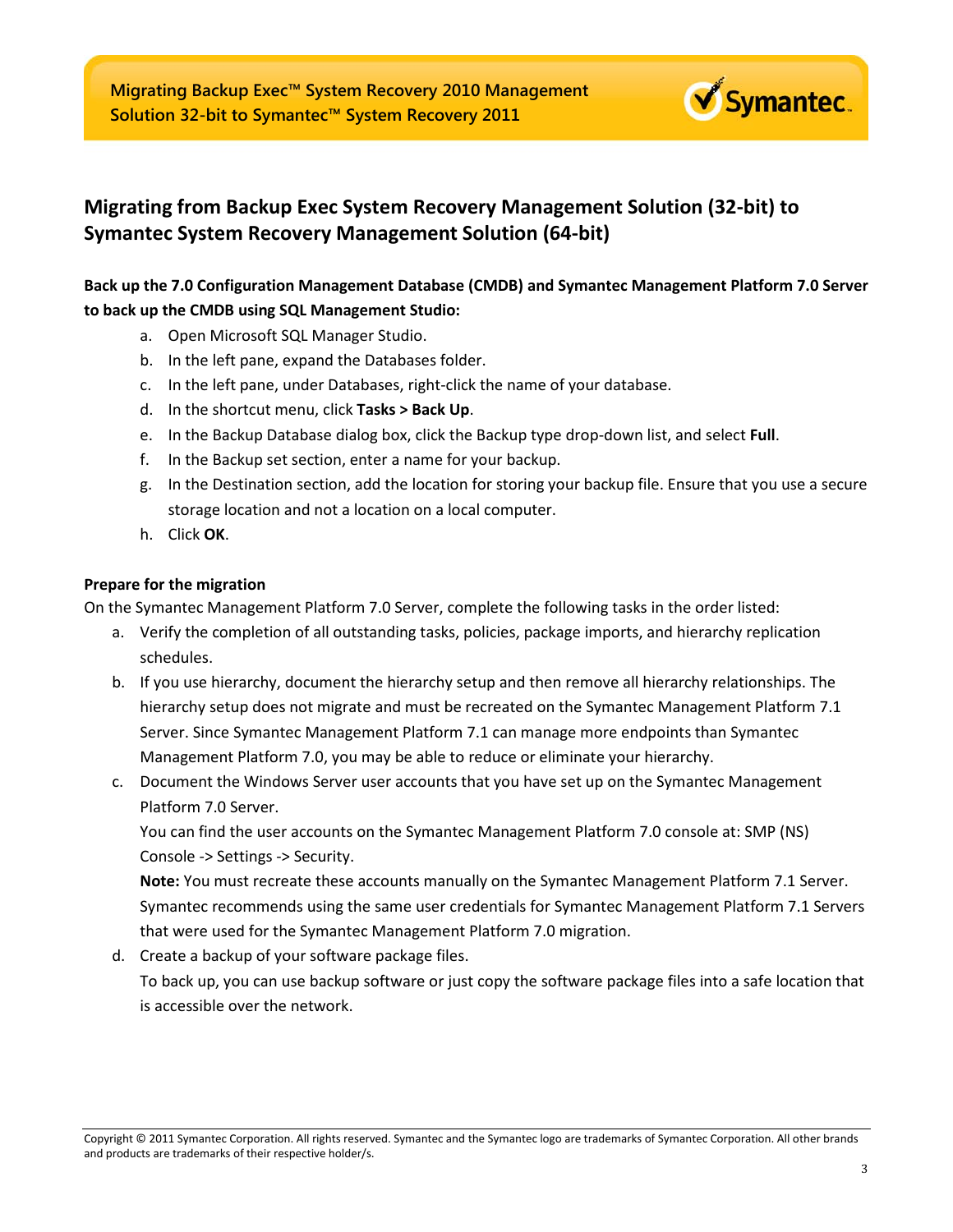**Note:** It is recommended to move to the new Symantec System Recovery 2011 to manage endpoints. If you want to continue using existing backup software, such as Backup Exec System Recovery 2010 or 8.5 or Backup Exec System Recovery Linux Edition, then back up the install package for Backup Exec System Recovery 2010, Backup Exec System Recovery 8.5, Backup Exec System Recovery Linux Edition, Lights Out Restore, and command files (if any) to a safe location that is accessible over the network.

Symantec.

e. Create a list of the products that are currently installed on your computer. You must install at least the same supported products on the Symantec Management Platform 7.1 Server that you installed on the Symantec Management Platform 7.0 Server. You can install additional products later. You can view a list of the installed products on the Installed Products page in Symantec Installation Manager. If you have Backup Exec System Recovery Management Server, Backup Exec System Recovery Linux Edition, Backup Exec System Recovery, or Lights Out Restore installed, then you must install Symantec System Recovery Management Server, Symantec System Recovery Linux Edition, Symantec System Recovery, or Lights Out Restore on the Symantec Management Platform 7.1 Server.

**Warning:** Failure to have exact product parity can result in corruption of the database and the operating system when connecting to the 7.0 database. Please see the following technote for more information: [http://www.symantec.com/business/support/index?page=content&id=HOWTO10630.](http://www.symantec.com/business/support/index?page=content&id=HOWTO10630)

f. Back up the 7.0 database again to capture the most recent data.

## <span id="page-3-0"></span>**Restore the backed-up 7.0 database**

If you host Microsoft SQL Server on-box, install it on the 7.1 server and copy the backed-up database to the 7.1 server, and then restore it. If you host Microsoft SQL Server off-box, you can use the same SQL Server or set up a new SQL Server. If you use the same SQL Server, restore the database with a new name to retain the 7.0 database in a working state until the migration is completed successfully.

To restore the Configuration Management Database using SQL Management Studio:

- a. Open Microsoft SQL Management Studio.
- b. In the left pane, right-click the Databases folder, and then click **Restore Database**.
- c. In the Restore Database dialog box, click **From device**.
- d. Click the **ellipsis** option next to the **From device** option, and then select the database.
- e. In the Specify Backup dialog box, click **Add**.
- f. In the Locate Backup File dialog box, select the CMDB that you backed up on the Symantec Management Platform 7.0 Server, and then click **OK**.
- g. In the Specify Backup dialog box, click **OK**.
- h. In the Restore Database dialog box, in the **To database** option, enter a name for the database. Select the database in the Select the backup sets to restore section, and then click **OK**.
- i. Click the Options page just under General on the left side.
- j. In the R**estore the database files as** option, change the file names for the db and db\_log files in their respective locations.

Copyright © 2011 Symantec Corporation. All rights reserved. Symantec and the Symantec logo are trademarks of Symantec Corporation. All other brands and products are trademarks of their respective holder/s.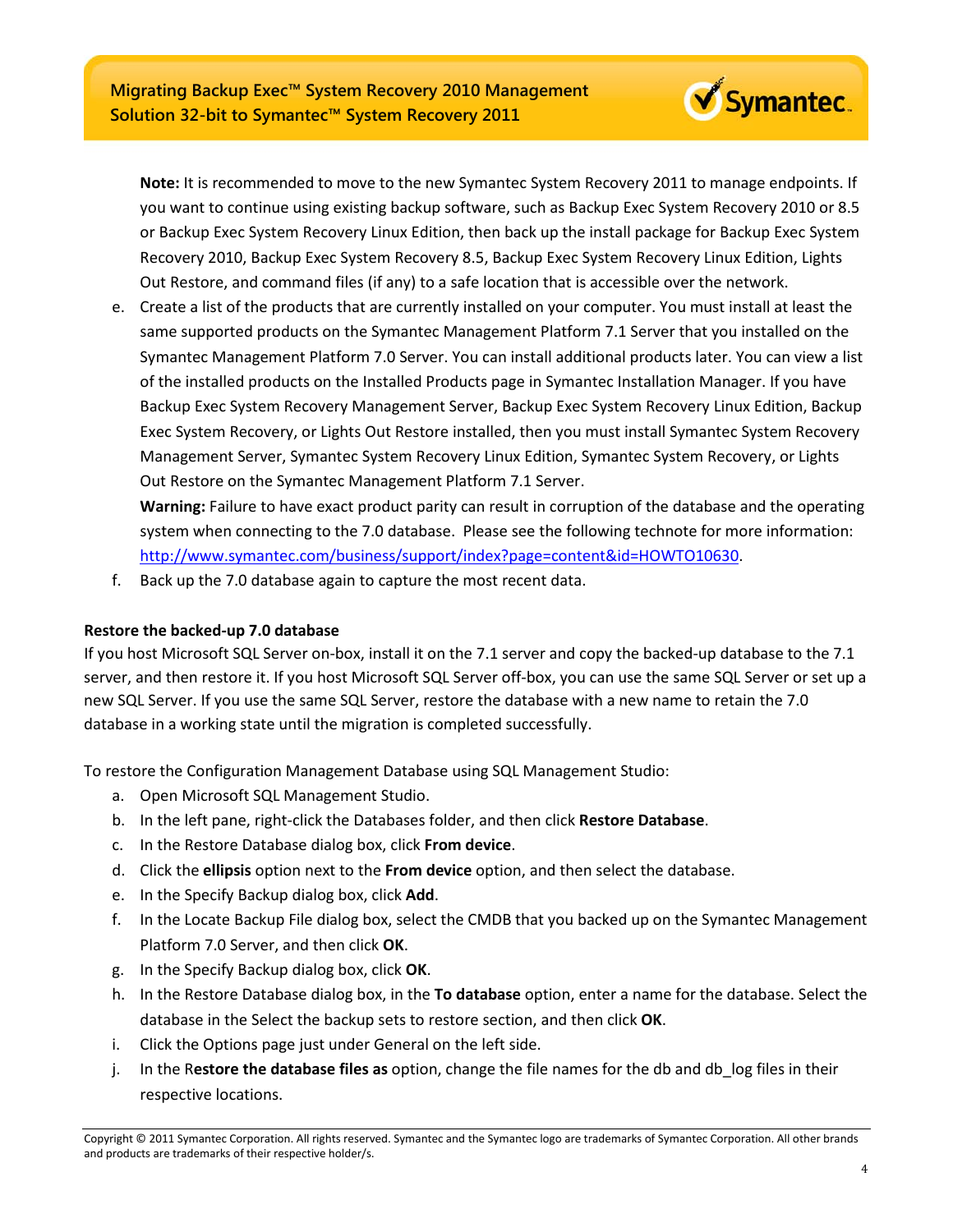

- k. Click the General page just over the Options page on the left side.
- l. Click **OK** near the bottom to start the restore.
- m. After the database is restored, click **OK**.

## <span id="page-4-0"></span>**Set the appropriate permissions to the SQL database**

When you restore the Configuration Management Database (CMDB) on a new server, you must set the appropriate permissions to the SQL database. If you use application permissions to access SQL in Symantec Installation Manager, you must give the application account database ownership (DBO). If you use a specific SQL account to access SQL in Symantec Installation Manager, you must give that account DBO.

To set permissions to the SQL database:

- a. Open Microsoft SQL Management Studio.
- b. In the left pane, under the Databases folder, right-click the CMDB, and then click **Properties**.
- c. In the Database Properties dialog box, in the Select a page section, click **Files**.
- d. In the right pane of the Database Properties dialog box, click the **ellipsis** option next to the **Owner** option.
- e. In the Select Database Owner dialog box, click **Browse**.
- f. In the Browse for Objects dialog box, select the appropriate account, and then click **OK**.
- g. In the Select Database Owner dialog box, click **OK**.
- h. In the Database Properties dialog box, click **OK**.

## <span id="page-4-1"></span>**Prepare the 7.1 server for installation**

The 7.1 server must be running the Microsoft Windows 2008 R2 operating system. Symantec recommends that you specify a name and an IP address for the 7.1 server that is different from the name and IP address of the 7.0 server. Because the Windows server user accounts are not migrated during the migration process, you must recreate them on the 7.1 server. If you use the same user names, they are aligned with the security roles during the migration process. You should also install the following items:

- SSL and certificates (if you use them).
- Third-party plug-ins that Symantec System Recovery Management Solution requires. These plug-ins include Microsoft Silverlight 4.0.

## <span id="page-4-2"></span>**Install Symantec Installation Manager on the 7.1 server**

You use the Symantec Installation Manager to install the Symantec Management Platform 7.1 products. When you install Symantec Installation Manager on the 7.1 server, you must use the same installation path that you used on the 7.0 server. For example, if the installation path is C:\Program Files on the 7.0 server, then use C:\Program Files on the 7.1 server. If the installation path is D:\Program Files on the 7.0 server, then use D:\Program Files on the 7.1 server.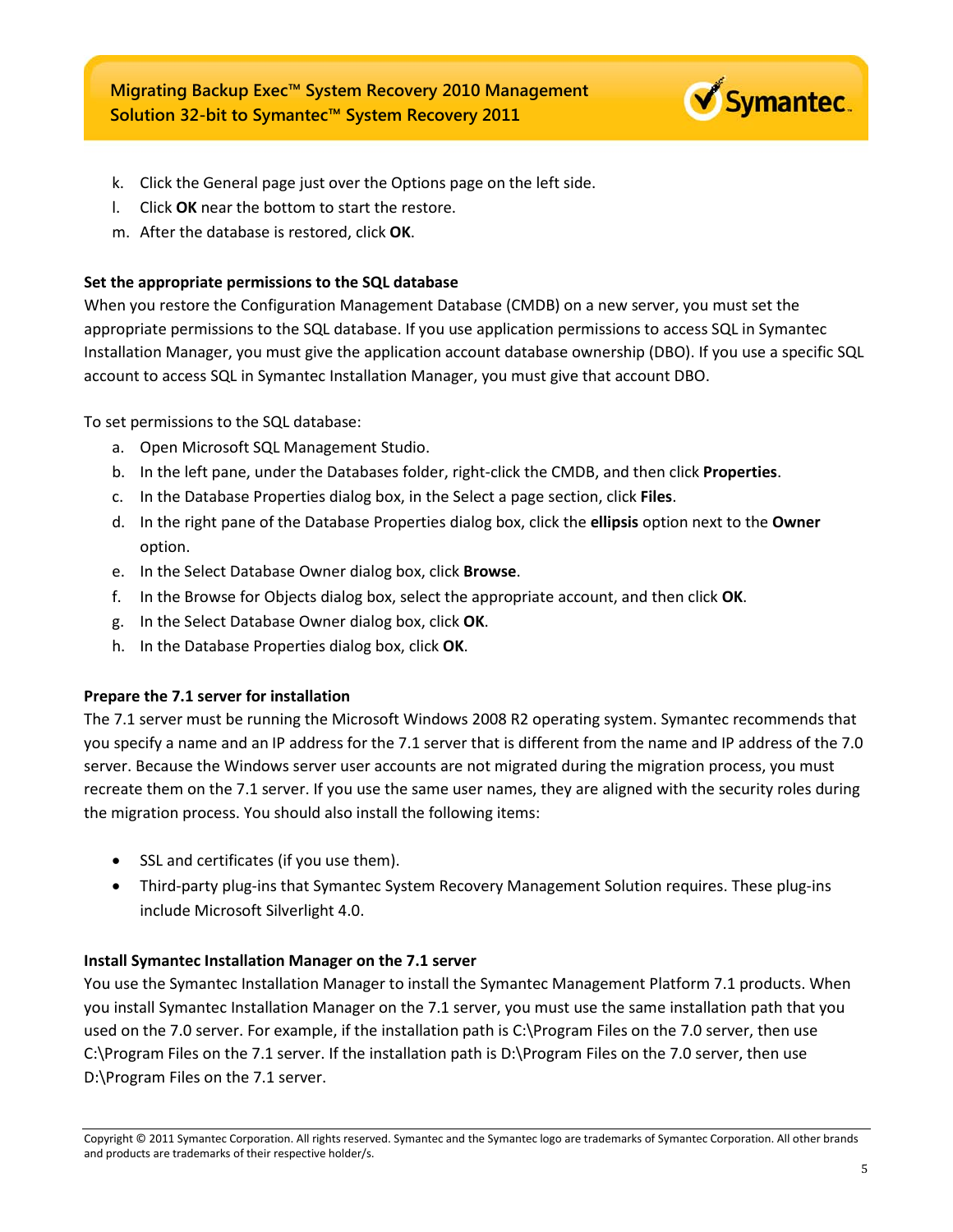

**Warning:** If you change the installation path for Symantec Installation Manager from 7.0 to 7.1, you cannot migrate the Symantec Management Agent and its plug-ins.

#### <span id="page-5-0"></span>**Install the Symantec System Recovery 2011 Management Solution products**

You install the Symantec System Recovery Management Solution products using Symantec Installation Manager. When you select the products to install, be sure to install all of the Symantec System Recovery Management Solution products that correspond to the Backup Exec System Recovery Management Solution products that are installed on the 7.0 server. Symantec recommends that you install any new products after you complete the migration of your 7.0 products.

|                                                                 | <b>Install new products</b>                                                                                                                                                                                                                                                                                       | Install other solutions and add-on products.             |                                                                |              |        |          | Settings  |
|-----------------------------------------------------------------|-------------------------------------------------------------------------------------------------------------------------------------------------------------------------------------------------------------------------------------------------------------------------------------------------------------------|----------------------------------------------------------|----------------------------------------------------------------|--------------|--------|----------|-----------|
|                                                                 | <b>Add/Update licenses</b>                                                                                                                                                                                                                                                                                        | Apply purchased licenses.                                |                                                                |              |        |          |           |
|                                                                 | <b>Install optional components</b>                                                                                                                                                                                                                                                                                |                                                          | Install language packs, documentation or migration components. |              |        |          |           |
| <b>View and install updates</b><br>4 product updates available. |                                                                                                                                                                                                                                                                                                                   |                                                          |                                                                |              |        |          |           |
|                                                                 | <b>Create installation package</b>                                                                                                                                                                                                                                                                                | Create a zip file of selected products for installation. |                                                                |              |        |          |           |
|                                                                 | Installed products:                                                                                                                                                                                                                                                                                               | Filter by: None                                          |                                                                | Filter: None |        | Search   |           |
| Name A                                                          |                                                                                                                                                                                                                                                                                                                   |                                                          |                                                                | Version      |        | Licenses |           |
|                                                                 | <b>Backup Exec System Recovery 2010 Installer SP2</b>                                                                                                                                                                                                                                                             |                                                          |                                                                | 902          |        | N/A      |           |
|                                                                 | Back up computers and recover from system loss or disasters in minutes, not<br>hours, or days. You can perform full bare metal recovery to dissimilar hardware<br>and virtual environments for servers, desktops, or laptops. It also provides the<br>ability to recover systems in remote, unattended locations. |                                                          |                                                                | Repair       | Modify |          | Uninstall |
| ۵                                                               | Backup Exec System Recovery 2010 LightsOut Restore SP2                                                                                                                                                                                                                                                            |                                                          |                                                                | 9.0.2        |        | N/A      |           |
| σ                                                               | Backup Exec System Recovery 2010 Linux Management Solution SP1                                                                                                                                                                                                                                                    |                                                          |                                                                | 9.0.1        |        | N/A      |           |
| c                                                               | Backup Exec System Recovery 2010 Management Solution SP2                                                                                                                                                                                                                                                          |                                                          |                                                                | 9.0.2        |        | N/A      |           |
|                                                                 | Symantec Management Agent for UNIX, Linux and Mac SP5                                                                                                                                                                                                                                                             |                                                          |                                                                | 7.0.8641     |        | N/A      |           |

*Figure 1: Products installed on Symantec Management Platform 7.0*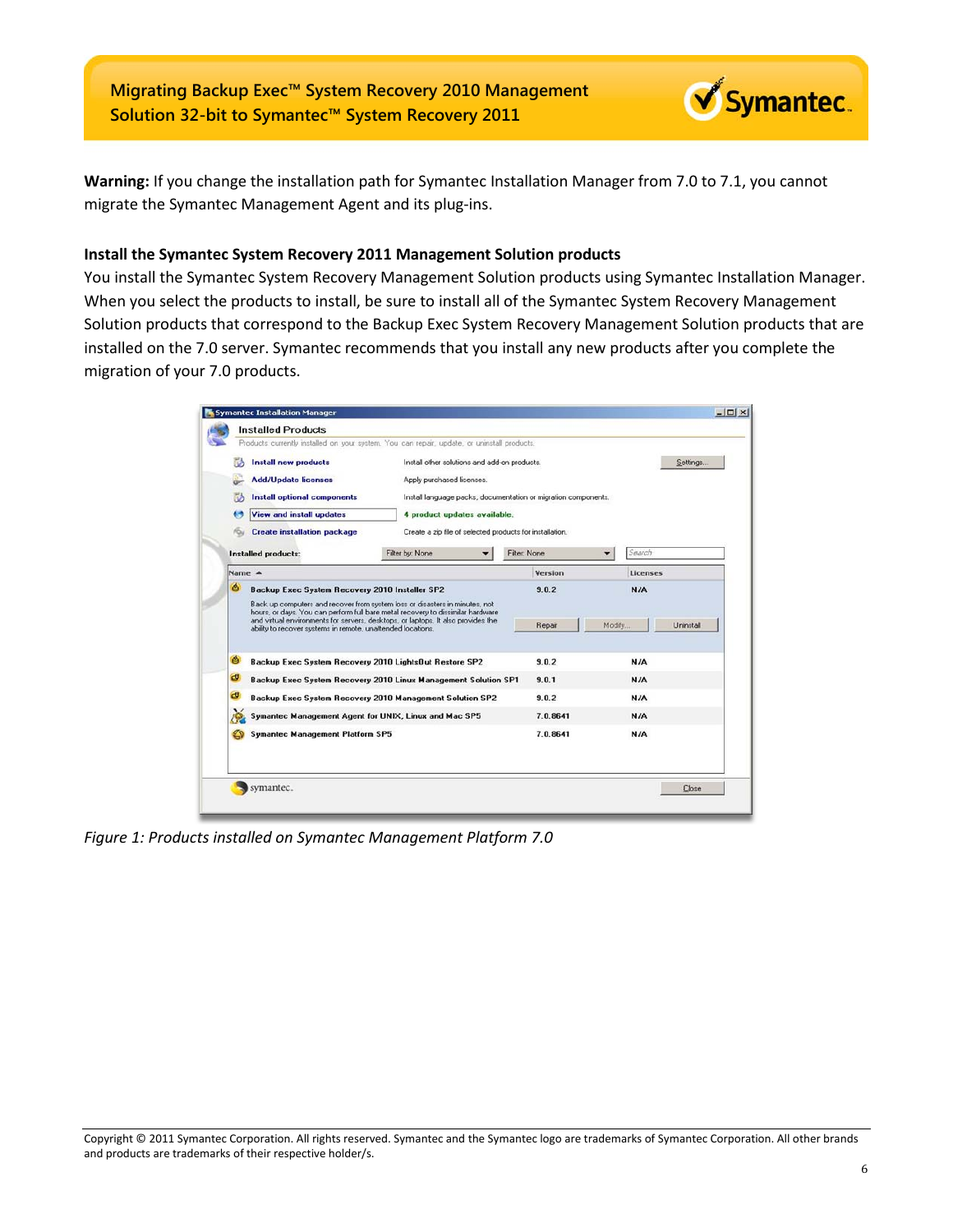|                                                                 | Products currently installed on your system. You can repair, update, or uninstall products. |                |                     |
|-----------------------------------------------------------------|---------------------------------------------------------------------------------------------|----------------|---------------------|
| <b>Install new products</b>                                     | Install other solutions and add-on products.                                                |                | Settings            |
| <b>Add/Update licenses</b>                                      | Apply purchased licenses.                                                                   |                |                     |
| <b>Install optional components</b>                              | Install language packs, documentation or migration<br>components.                           |                |                     |
| <b>View and install updates</b>                                 | No updates currently available.                                                             |                |                     |
| <b>Create installation package</b>                              | Create a zip file of selected products for installation.                                    |                |                     |
| Installed products:                                             | Filter by: None                                                                             | Filter: None   | Search<br>▼         |
| Name $\triangle$                                                |                                                                                             | <b>Version</b> | Licenses            |
| 倶                                                               | Symantec Management Agent for UNIX, Linux and Mac                                           | 7.1.5359       | N/A                 |
| Symantec Management Agent for UNIX, Linux and Mac.              |                                                                                             | Repair         | Uninstall<br>Modifu |
| <b>Symantec Management Platform</b><br>ℒ                        |                                                                                             | 7.1.5359       | N/A                 |
| ė<br>Symantec System Recovery 2011 Installer                    |                                                                                             | 10.0.0         | N/A                 |
| ė<br>Symantec System Recovery 2011 LightsOut Restore            |                                                                                             | 10.0.0         | N/A                 |
|                                                                 | Symantec System Recovery 2011 Linux Management Solution x64                                 | 10.0.0         | N/A                 |
|                                                                 |                                                                                             | 10.0.0         | N/A                 |
| d<br>d<br>Symantec System Recovery 2011 Management Solution x64 |                                                                                             |                |                     |

*Figure 2: Products installed on Symantec Management Platform 7.1*

**Warning:** Failure to install all of the 7.0 products may result in corruption of the database and the operating system when you connect to the restored 7.0 database.

Please see the following technote for more information: [http://www.symantec.com/business/support/index?page=content&id=HOWTO10630.](http://www.symantec.com/business/support/index?page=content&id=HOWTO10630)

When migrating from Symantec Management Platform 7.0 to 7.1, you will use the existing Notification Server 7.0 database. You can connect to the database when installing 7.1 or after completing the 7.1 installation. To do it after the 7.1 installation, while in the Symantec Management Console:

- a. Navigate to Settings > Notification Server > Database Settings.
- b. Under the Database Name section, select the **Use existing database** option.
- c. Select the existing 7.0 database, and then click **Reconfigure Database**.

## OR

During the installation process, Symantec Installation Manager displays a Database Configuration page. Symantec recommends that you connect to the restored 7.0 CMDB from this page. After you connect to the restored 7.0 CMDB, it is upgraded.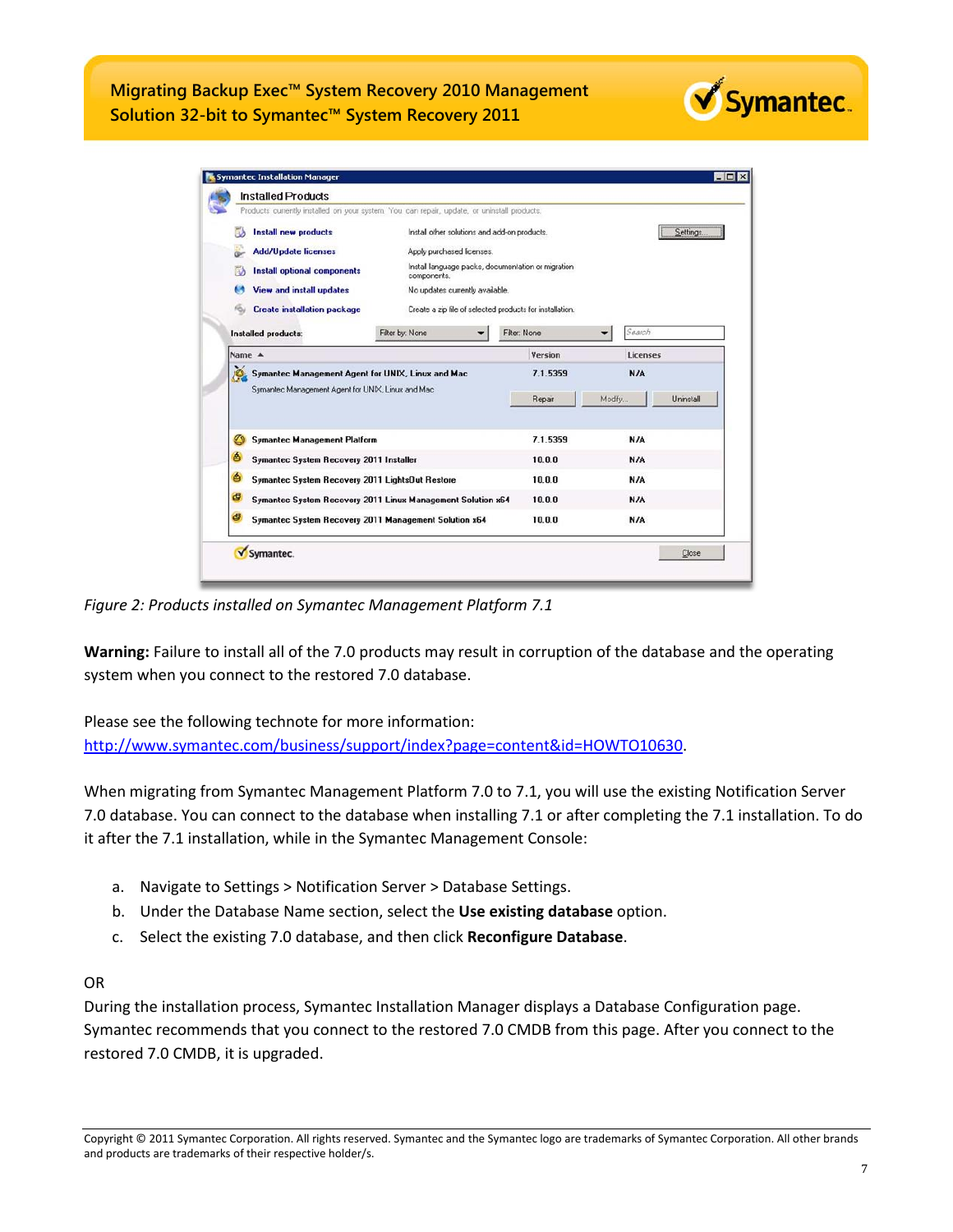

<span id="page-7-0"></span>Verify that the Backup Exec System Recovery Management Solution data was successfully migrated Browse to the migrated data and verify that the data was migrated correctly. For example, verify backup policies and their state, reports, alerts and failures, backup destinations, password store, backup state, tasks, license policies, configuration policies, and filters.

## <span id="page-7-2"></span><span id="page-7-1"></span>**Post-migration Tasks**

#### **Move specific Backup Exec System Recovery Management Solution items from the 7.0 server to the 7.1 server**

**Note:** This step is only required when you want to use previous versions of Backup Exec System Recovery or Backup Exec System Recovery Linux Edition for managing endpoints.

Copy the command files for Backup Exec System Recovery 2010/8.5, Backup Exec System Recovery Linux Edition, or Lights Out Restore to corresponding folders in Symantec System Recovery Management Solution. You can check the default path by going to the Package and Policies Tab > Update packages section.

After you manually copy the above packages, you must select the Update distribution point option to use it for deployment.

## <span id="page-7-3"></span>**Restore security roles to the 7.1 Server**

This step will not be needed if same user accounts were recreated on the 7.1 server before installation as mentioned in "Prepare the 7.1 server for installation" step above. If you use the same user names, they are aligned with the security roles during the install process.

**Note:** Before following the steps below, Symantec recommends that you read the "About data migration" section (Chapter 3) in ITMS 70Migration Guide.pdf. For "What is and how the Migration/Upgrade Wizard works?", please refer the article on the Web site: [http://www.symantec.com/docs/HOWTO9729.](http://www.symantec.com/docs/HOWTO9729)

Use the migration wizard to export 7.x data from the source 7.0 server.

- a. Copy the x86 migration package from your 7.1 server. The package is located at Program Files\Symantec Installation Manager\Migration Package\.
- b. From the program files\ upgrade directory on the 7.0 server, run the migration wizard (NSUpgradeWizard.exe).
- c. Export the security settings into a data store file (\*.adb).
- d. Run the x64 migration wizard and import the backed up .adb file.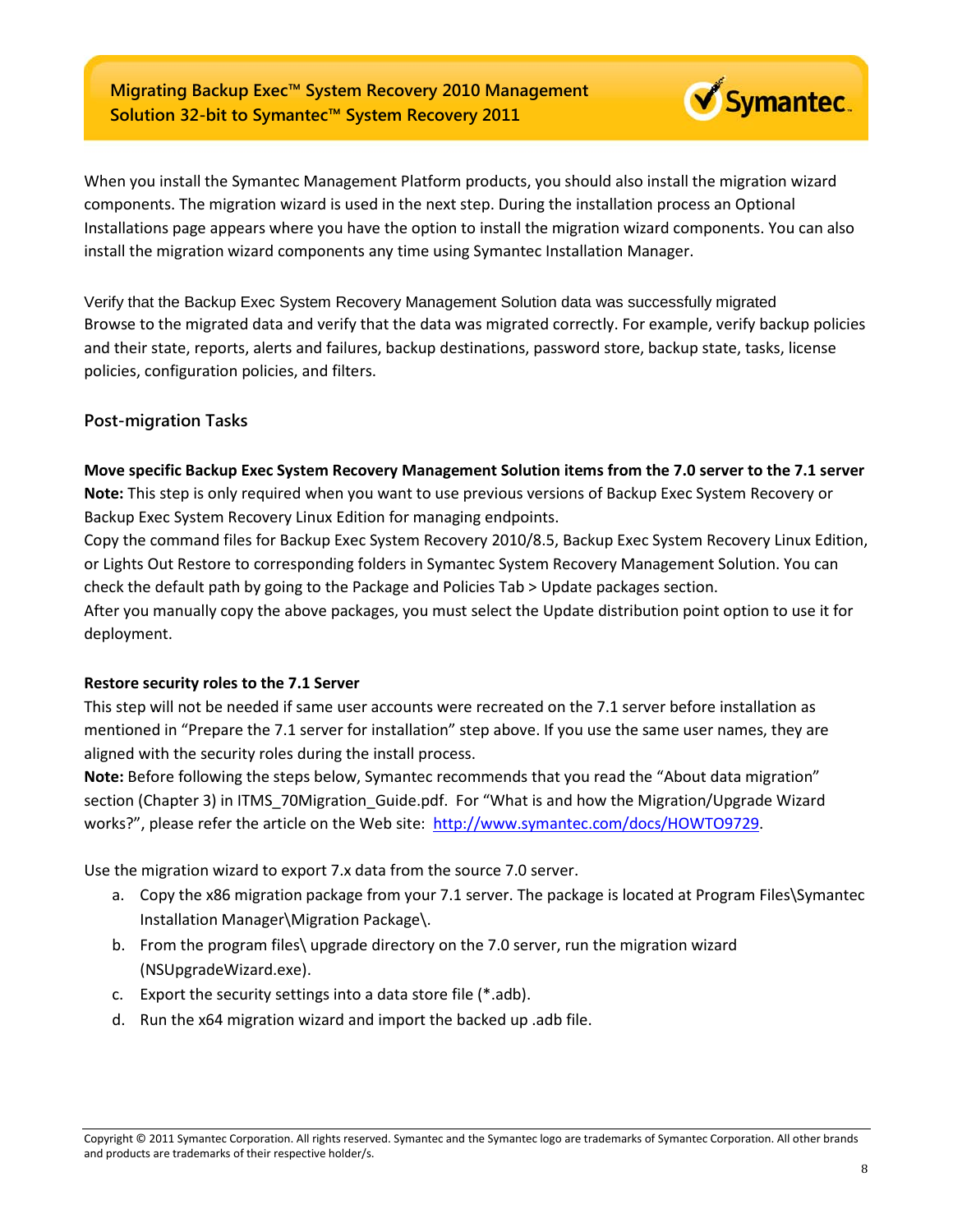<span id="page-8-0"></span>

The Symantec Management Agents that previously reported to the 7.0 Notification Server must be redirected to the 7.1 Notification Server. Redirect the managed computers in groups.

a. From the Symantec System Recovery Management Solution 2011 Console, push-install the Symantec Management Agent to the Backup Exec System Recovery clients. For details about how to push-install the Symantec Management Agent, please see the SSRMS AdminGuide.pdf (Chapter 3 - Installing the Symantec Management Agent on client computers).

|                                                                     | /2 WIN-1ROFB05ELFS Symantec Management Console - Windows Internet Explorer |                                          |                                                                                                                                                             |            |                                                      |                                              |                       | $-16$ $\times$ |
|---------------------------------------------------------------------|----------------------------------------------------------------------------|------------------------------------------|-------------------------------------------------------------------------------------------------------------------------------------------------------------|------------|------------------------------------------------------|----------------------------------------------|-----------------------|----------------|
| ttp:// <b>localhost</b> :85/Altinis/Console.i                       |                                                                            |                                          |                                                                                                                                                             |            | $\mathbb{E}$ $\Theta$ $\rightarrow$ $\times$ $P$ and |                                              |                       | ، م            |
| Tel: C Buggested Sites C Web Slice Gallery<br>Favorites             |                                                                            |                                          |                                                                                                                                                             |            |                                                      |                                              |                       |                |
| WIN-IROFBOSELPS Symantec Management Console                         |                                                                            |                                          |                                                                                                                                                             |            |                                                      | 1 - [ - [ - mil - Page - Safety - Tools - 27 |                       |                |
| Dymantec                                                            | $\Rightarrow$                                                              |                                          |                                                                                                                                                             |            |                                                      |                                              |                       |                |
| 73<br>Ť<br>Management<br>Console<br>Actions<br><b>Manana</b>        | 寇<br>Settings<br>Reports                                                   | $\bullet$<br><b>Help</b>                 |                                                                                                                                                             |            |                                                      | symantec.<br><b>Same</b>                     |                       |                |
| Symantec™ System Recovery 2011 Management Solution                  |                                                                            |                                          |                                                                                                                                                             |            |                                                      |                                              |                       |                |
| State of managed computers                                          |                                                                            |                                          |                                                                                                                                                             |            |                                                      |                                              |                       |                |
| Home:<br>Manage Tasks Monitor Tasks                                 | Packages and Policies Reports                                              |                                          |                                                                                                                                                             |            |                                                      |                                              |                       |                |
| Home<br>圓                                                           |                                                                            |                                          |                                                                                                                                                             |            |                                                      |                                              |                       | <b>Final</b>   |
| View status and information about Symant                            | <b>Symantec Management Console</b>                                         |                                          |                                                                                                                                                             |            |                                                      |                                              |                       |                |
| <b>Getting Started</b>                                              |                                                                            |                                          | Settings - Agents/Plug-ins - Symantec Management Agent - Settings - Symantec Management Agent Install                                                       |            |                                                      |                                              |                       |                |
| Run these tasks after first-time                                    |                                                                            | <b>Symantec Management Agent Install</b> | Settings for Symantec Management Agent Push and Pull Install                                                                                                |            |                                                      |                                              |                       |                |
| installation                                                        | <b>Install Agent</b>                                                       | Install Agent for UNIX, Linux and Mac.   |                                                                                                                                                             |            |                                                      |                                              |                       |                |
| Done Task                                                           |                                                                            |                                          |                                                                                                                                                             |            |                                                      |                                              |                       |                |
| 2 1. Discover computers on the network<br>. Active Directory Import | <b>Rollout Agent to Computers</b>                                          |                                          |                                                                                                                                                             |            |                                                      |                                              |                       | $\omega$       |
| . Domain Discovery                                                  |                                                                            | Add                                      | Select Computers                                                                                                                                            |            |                                                      |                                              |                       |                |
| 2. Install the Symantec                                             | ъ<br>$\times$                                                              |                                          | <b>Discover Computers</b>                                                                                                                                   |            |                                                      | Cearch                                       |                       |                |
| <b>Management Agent</b>                                             | Name                                                                       | Domain                                   | <b>OS Name</b>                                                                                                                                              | OS Version | <b>IP Address</b>                                    | Action                                       | Status                |                |
| 3. Install the plug-in for Symanted<br>$\circ$                      | K3-M4-XPSP3-V6                                                             | WORKGROUP                                | Microsoft Windows XP                                                                                                                                        | 5.1        | 10.30.30.134                                         | Finished Install                             | Success               |                |
| <b>System Recovery</b>                                              |                                                                            |                                          |                                                                                                                                                             |            |                                                      |                                              |                       |                |
| 4. Install Symantec System<br>突                                     | Install<br>Uninstall                                                       | Settings                                 |                                                                                                                                                             |            |                                                      |                                              |                       |                |
| Recovery 2011                                                       | <b>Status Report</b>                                                       |                                          |                                                                                                                                                             |            |                                                      |                                              |                       |                |
|                                                                     | Opens 'Symantec Management Agent installation status'                      |                                          |                                                                                                                                                             |            |                                                      |                                              |                       | $\omega$       |
| <b>Find documentation</b>                                           | report in a new window                                                     |                                          | http://WIN-1ROFB05ELFS:85/Altinis/NS/Agent/AltinisAgentDownload.aspx                                                                                        |            |                                                      |                                              |                       |                |
| <b>Next Steps</b>                                                   |                                                                            |                                          | Accounts on Windows computers must be administrators of their computers in order to install this package. Note the Symantec Management agent is unsupported |            | Show me this page                                    |                                              |                       |                |
|                                                                     | on Windows NT and Windows 95/98/2000 versions.                             |                                          |                                                                                                                                                             |            |                                                      |                                              |                       |                |
|                                                                     | <b>Scheduled Push to Computers</b>                                         |                                          |                                                                                                                                                             |            |                                                      |                                              | $_{\rm off}$ $\alpha$ | ۵              |
| <b>Baclop Status</b>                                                | <b>Apply To</b>                                                            |                                          |                                                                                                                                                             |            |                                                      |                                              |                       | ⊛              |
|                                                                     | Apply to - / X Views Targets                                               |                                          | $\overline{\phantom{a}}$                                                                                                                                    |            |                                                      | Search                                       |                       |                |
|                                                                     | Name                                                                       |                                          |                                                                                                                                                             |            | Owner                                                |                                              |                       |                |
|                                                                     |                                                                            |                                          | Windows XP/2003/Vista/2008/7 Computers with no Symantec Management Agent Installed Ta WIN-1ROFB05ELFSVAdministra 0                                          |            |                                                      | Count Apply date                             | 2/24/2011 2:54:35 PM  |                |
|                                                                     | When to Schedule                                                           |                                          |                                                                                                                                                             |            |                                                      |                                              |                       | ⊛              |
|                                                                     | Schedule: Shared schedule                                                  |                                          |                                                                                                                                                             |            |                                                      |                                              |                       |                |
|                                                                     |                                                                            |                                          | ×                                                                                                                                                           |            |                                                      |                                              |                       |                |
|                                                                     | Select shared schedule: Daily                                              |                                          |                                                                                                                                                             |            |                                                      |                                              |                       |                |

b. On the Packages and Policies tab, expand Upgrade Policies. Under Agent Plug-in, click **Upgrade Plug-in for Symantec System Recovery**.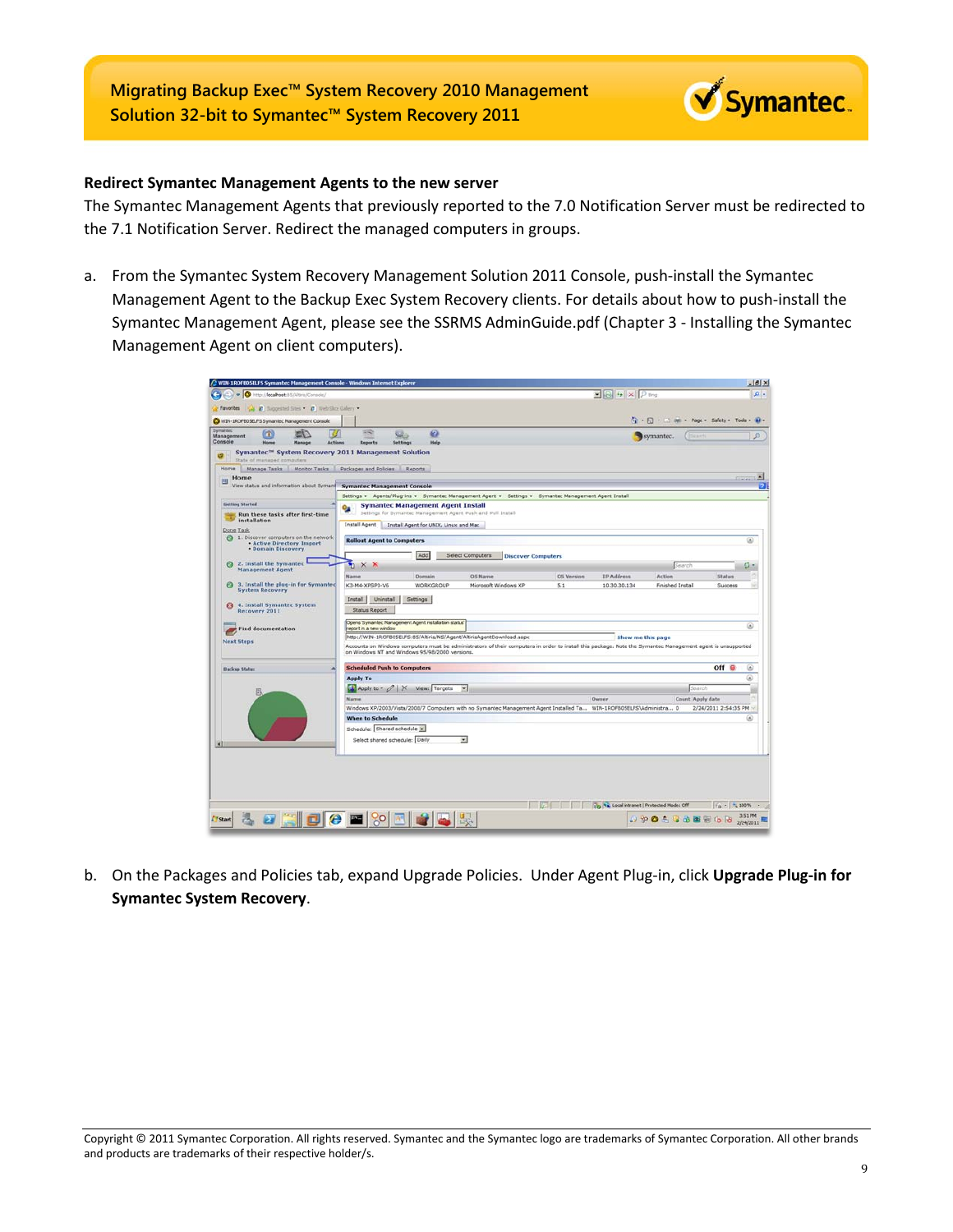| C WIN-1ROFB05ELFS Symantec Management Console - Windows Internet Explorer                                                |                   |                                                                                                                                                                                                                                                         |                                                                                                     |                                                                                  | $-10x$                       |
|--------------------------------------------------------------------------------------------------------------------------|-------------------|---------------------------------------------------------------------------------------------------------------------------------------------------------------------------------------------------------------------------------------------------------|-----------------------------------------------------------------------------------------------------|----------------------------------------------------------------------------------|------------------------------|
| + O http://localhost.65/Altris/Console/<br>œ.                                                                            |                   |                                                                                                                                                                                                                                                         | $\Box$ $\Box$ 4 $\times$ $P$ and                                                                    |                                                                                  | $\mathbf{p}$ .               |
| (B) Supported Sites (B) Web Skir Gallery<br>Favorites                                                                    |                   |                                                                                                                                                                                                                                                         |                                                                                                     |                                                                                  |                              |
| VIN-1ROFB05ELF5 Symantec Management Console                                                                              |                   |                                                                                                                                                                                                                                                         |                                                                                                     | To - [] - [] let - Bage - Safety - Tools - (2) -                                 |                              |
| Symantec<br>m<br>ER.<br>Management<br>Console                                                                            | <b>Actions</b>    | ⊌<br>Hele<br>Settings<br><b>Reports</b>                                                                                                                                                                                                                 |                                                                                                     | symantec.                                                                        | ø                            |
| Symantec™ System Recovery 2011 Management Solution<br>State of managed computers<br>Home Manage Tasks Monitor Tasks      |                   | Packages and Policies<br>Reports                                                                                                                                                                                                                        |                                                                                                     |                                                                                  |                              |
| <b>Install Policies</b>                                                                                                  | $\circ$           | Settings - Agents/Plug-ins - Backup and Recovery - Symantec System Recovery Plug-in - Upgrade Symantec System Recovery Plug-in                                                                                                                          |                                                                                                     |                                                                                  |                              |
| <b>Upgrade Policies</b>                                                                                                  | $\circ$           | <b>Upgrade Symantec System Recovery Plug-in</b><br>ø                                                                                                                                                                                                    |                                                                                                     |                                                                                  |                              |
| O Deploy upgrade packages of software to                                                                                 |                   | Upgrade policy settings<br><b>Upgrade Symantec System Recovery Plug-in</b>                                                                                                                                                                              |                                                                                                     |                                                                                  |                              |
|                                                                                                                          |                   | Package name: Package for Symantec System Recovery Plug-in                                                                                                                                                                                              |                                                                                                     |                                                                                  |                              |
| <b>Agent Plug-in</b><br>Upgrade Plug-in for Symantec System Recovery<br>Upgrade Plug-in for Symantec System Recovery for |                   | Program name: Install Symantec System Recovery Plug-in                                                                                                                                                                                                  | ×                                                                                                   |                                                                                  |                              |
| Linux                                                                                                                    |                   | M Enable Verbose Reporting of Status Events                                                                                                                                                                                                             |                                                                                                     |                                                                                  |                              |
| <b>Uninstall Policies</b>                                                                                                | $\circ$           | <b>Applied to</b>                                                                                                                                                                                                                                       |                                                                                                     |                                                                                  | ۵                            |
| <b>Update Packages</b>                                                                                                   | $\omega$          | Apply to - / X Views Targets<br>$\bullet$                                                                                                                                                                                                               |                                                                                                     | Search                                                                           |                              |
| <b>Password Management</b>                                                                                               | $\left( x\right)$ | Name                                                                                                                                                                                                                                                    | Owner                                                                                               | Count Apply date                                                                 |                              |
|                                                                                                                          |                   | Windows Computers With Outdated Symantec System Recovery Plug-in Installed<br>Windows Computers Without Symantec System Recovery Plug-in Installed<br>Upgrade Symantec System Recovery Plug-in *<br>Package Multicast: [ Disable download via multicast | WIN-1ROFB05ELFS\Administrator<br>WIN-1ROFB0SELFS\Administrator 0<br>WIN-1ROFB0SELFS\Administrator 0 | 2/24/2011 2:55:22 PM<br>$\Omega$<br>2/24/2011 2:55:22 PM<br>2/24/2011 2:55:22 PM |                              |
|                                                                                                                          |                   | <b>Schedule</b>                                                                                                                                                                                                                                         |                                                                                                     |                                                                                  | ⊛                            |
|                                                                                                                          |                   | Add schedule - X & Time zone: Use agent time<br>×                                                                                                                                                                                                       |                                                                                                     |                                                                                  |                              |
|                                                                                                                          |                   |                                                                                                                                                                                                                                                         |                                                                                                     |                                                                                  | Advanced                     |
|                                                                                                                          |                   | <b>Extra schedule options</b>                                                                                                                                                                                                                           |                                                                                                     |                                                                                  |                              |
|                                                                                                                          |                   | Run once ASAP                                                                                                                                                                                                                                           |                                                                                                     |                                                                                  |                              |
|                                                                                                                          |                   | Run once ASAP in maintenance window only                                                                                                                                                                                                                |                                                                                                     |                                                                                  |                              |
|                                                                                                                          |                   | V User can run<br>My Notify user when the task is available                                                                                                                                                                                             |                                                                                                     |                                                                                  |                              |
|                                                                                                                          |                   | Warn before running                                                                                                                                                                                                                                     |                                                                                                     |                                                                                  |                              |
|                                                                                                                          |                   | Save changes<br>Cancel                                                                                                                                                                                                                                  |                                                                                                     |                                                                                  |                              |
|                                                                                                                          |                   |                                                                                                                                                                                                                                                         |                                                                                                     |                                                                                  |                              |
|                                                                                                                          |                   |                                                                                                                                                                                                                                                         |                                                                                                     |                                                                                  |                              |
|                                                                                                                          |                   |                                                                                                                                                                                                                                                         |                                                                                                     |                                                                                  |                              |
|                                                                                                                          |                   |                                                                                                                                                                                                                                                         |                                                                                                     |                                                                                  |                              |
|                                                                                                                          |                   |                                                                                                                                                                                                                                                         |                                                                                                     |                                                                                  |                              |
|                                                                                                                          |                   |                                                                                                                                                                                                                                                         |                                                                                                     |                                                                                  |                              |
|                                                                                                                          |                   |                                                                                                                                                                                                                                                         |                                                                                                     |                                                                                  |                              |
|                                                                                                                          |                   |                                                                                                                                                                                                                                                         |                                                                                                     |                                                                                  |                              |
|                                                                                                                          |                   |                                                                                                                                                                                                                                                         |                                                                                                     |                                                                                  |                              |
| Done                                                                                                                     |                   | $\blacksquare$ $\blacksquare$ $\blacksquare$ $\blacksquare$ $\blacksquare$                                                                                                                                                                              | No. 1 Local intranet   Protected Mode: Off                                                          |                                                                                  | $_4$ + $+$ 100%<br>$\bullet$ |

c. Enable the Upgrade Symantec System Recovery Plug-in policy by changing the Red button (OFF) to Green (ON). Apply the policy to the default resource target Windows Computers with Outdated Symantec System Recovery Plug-in Installed, and then click **Save Changes**.

| WIN-1ROFBOSELFS Symantec Management Console - Windows Internet Explorer                          |                |                                                                                                                                |                                                         |                  | $-10x$                                      |
|--------------------------------------------------------------------------------------------------|----------------|--------------------------------------------------------------------------------------------------------------------------------|---------------------------------------------------------|------------------|---------------------------------------------|
| Cavic y O Mtp://localhost.95/Aftris/Console/                                                     |                |                                                                                                                                | $\mathbb{E}[\mathbb{R}]{\rightarrow} \times \mathbb{R}$ |                  | - م                                         |
| Pavorites (2 0 Supported Stas. 2 0 WaterScore Cubery 1)                                          |                |                                                                                                                                |                                                         |                  |                                             |
| WIN-SROFBOSELFS Symantec Management Console                                                      |                |                                                                                                                                |                                                         |                  | 4 - 5 - 1 mm - Bage - Safety - Tgols - 12 - |
| Dymantec<br>m<br>EO.                                                                             |                | 150<br>$\bullet$<br>92.                                                                                                        |                                                         |                  | D                                           |
| Management<br>Console<br><b>Manager</b>                                                          | <b>Actions</b> | Help<br>Settings<br><b>Reports</b>                                                                                             | symantec.                                               | Teach            |                                             |
| Symantec <sup>1</sup> System Recovery 2011 Management Solution                                   |                |                                                                                                                                |                                                         |                  |                                             |
| State of managed computers<br>Home Manage Tasks Monitor Tasks                                    |                | Packages and Policies<br>Reports                                                                                               |                                                         |                  |                                             |
| <b>Install Policies</b>                                                                          | $\circ$        | Settings + Agents/Plug-ins + Backup and Recovery + Symantec System Recovery Plug-in + Upgrade Symantec System Recovery Plug-in |                                                         |                  |                                             |
| <b>Upgrade Policies</b>                                                                          | ۵              | <b>Upgrade Symantec System Recovery Plug-in</b>                                                                                |                                                         |                  |                                             |
|                                                                                                  |                | Upgrade policy settings                                                                                                        |                                                         |                  |                                             |
| O Deploy upgrade packages of software to                                                         |                | <b>Upgrade Symantec System Recovery Plug-in</b>                                                                                |                                                         |                  | On                                          |
| <b>Agent Plug-in</b>                                                                             |                | Backage name: Package for Symantec System Recovery Plug-in                                                                     |                                                         |                  |                                             |
| Upgrade Plugrin for Symantec System Recovery<br>Upgrade Plug-in for Symantec System Recovery for |                | Program name: Install Symantec System Recovery Plug-in                                                                         | ×                                                       |                  |                                             |
| <b>Linux</b>                                                                                     |                | R. Enable Verbose Reporting of Status Events                                                                                   |                                                         |                  |                                             |
| <b>Uninstall Policies</b>                                                                        | UD.            | <b>Applied to</b>                                                                                                              |                                                         |                  |                                             |
| <b>Update Packages</b>                                                                           | $\circ$        | Apply to - O   X Views Targets<br>$\blacksquare$                                                                               |                                                         | Search           |                                             |
| <b>Password Management</b>                                                                       | $\omega$       | <b>Number</b>                                                                                                                  | <b>Dwner</b>                                            | Count Apply date |                                             |
|                                                                                                  |                | Windows Computers With Outdated Symantec System Recovery Plug-in Installed                                                     | WIN-1ROFB05ELF5\Administrator                           | $\alpha$         | 2/24/2011 2:55:22 PM                        |
|                                                                                                  |                | Windows Computers Without Symantec System Recovery Plug-in Installed                                                           | WIN-1ROF805ELFS\Administrator                           | $\alpha$         | 2/24/2011 2:55:22 PM                        |
|                                                                                                  |                | Upgrade Symantec System Recovery Plug-in *                                                                                     | WIN-1ROFB05ELFS\Administrator 0                         |                  | 2/24/2011 2:55:22 PM                        |
|                                                                                                  |                | Package Multicast: [ Disable download via multicast                                                                            |                                                         |                  |                                             |
|                                                                                                  |                | <b>Schedule</b>                                                                                                                |                                                         |                  | $\circledcirc$                              |
|                                                                                                  |                | œ.<br>Add schedule - X K Time zone: Use agent time                                                                             |                                                         |                  |                                             |
|                                                                                                  |                |                                                                                                                                |                                                         |                  | Advanced                                    |
|                                                                                                  |                | <b>Extra schedule options</b>                                                                                                  |                                                         |                  |                                             |
|                                                                                                  |                | Run once ASAP<br>E Run once ASAP in maintenance window only                                                                    |                                                         |                  |                                             |
|                                                                                                  |                | User can run                                                                                                                   |                                                         |                  |                                             |
|                                                                                                  |                | M Notify user when the task is available                                                                                       |                                                         |                  |                                             |
|                                                                                                  |                | Warn before running                                                                                                            |                                                         |                  |                                             |
|                                                                                                  |                | Save changes<br>Cancel                                                                                                         |                                                         |                  |                                             |
|                                                                                                  |                |                                                                                                                                |                                                         |                  |                                             |
|                                                                                                  |                |                                                                                                                                |                                                         |                  |                                             |
|                                                                                                  |                |                                                                                                                                |                                                         |                  |                                             |
|                                                                                                  |                |                                                                                                                                |                                                         |                  |                                             |
|                                                                                                  |                |                                                                                                                                |                                                         |                  |                                             |
|                                                                                                  |                |                                                                                                                                |                                                         |                  |                                             |
|                                                                                                  |                |                                                                                                                                |                                                         |                  |                                             |
|                                                                                                  |                |                                                                                                                                |                                                         |                  |                                             |
| <b>Jone</b>                                                                                      |                |                                                                                                                                | <b>THE Real Internet   Protected Mode: Off</b>          |                  | $F_{\rm th} = \frac{1}{2}$ 100% .           |

Copyright © 2011 Symantec Corporation. All rights reserved. Symantec and the Symantec logo are trademarks of Symantec Corporation. All other brands and products are trademarks of their respective holder/s.